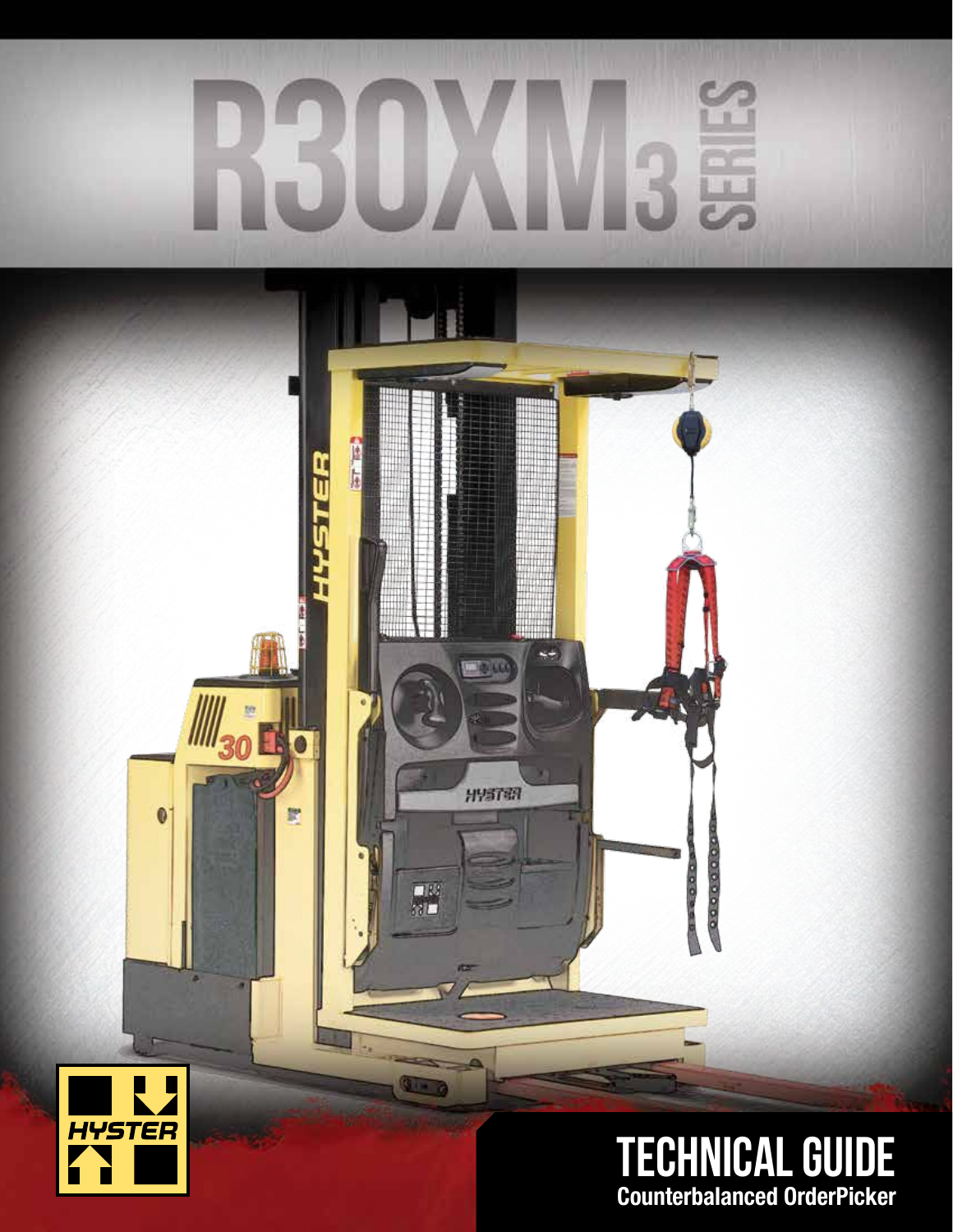## R30XM<sub>3</sub> DIMENSIONS





| <b>DIM</b> | <b>Description</b>                        | Value in. (mm)            |
|------------|-------------------------------------------|---------------------------|
| A          | <b>Frame Width</b>                        | 40.0 (1016)               |
| B          | <b>Fork Spread</b>                        | 20.9 to 28.0 (530 to 711) |
| c          | <b>Platform Width</b>                     | 40.2 (1022)               |
| D          | Overall Width (w/o Guide Rollers)         | 40.7 (1035) / 48.3 (1227) |
|            | <b>Overall Width (with Guide Rollers)</b> | 48.3 (1227) / 55.0 (1397) |
| F          | Turning Radius*                           | 67.7 (1719)               |
|            |                                           |                           |

*\*Turning Radius is the same with or without guide rollers*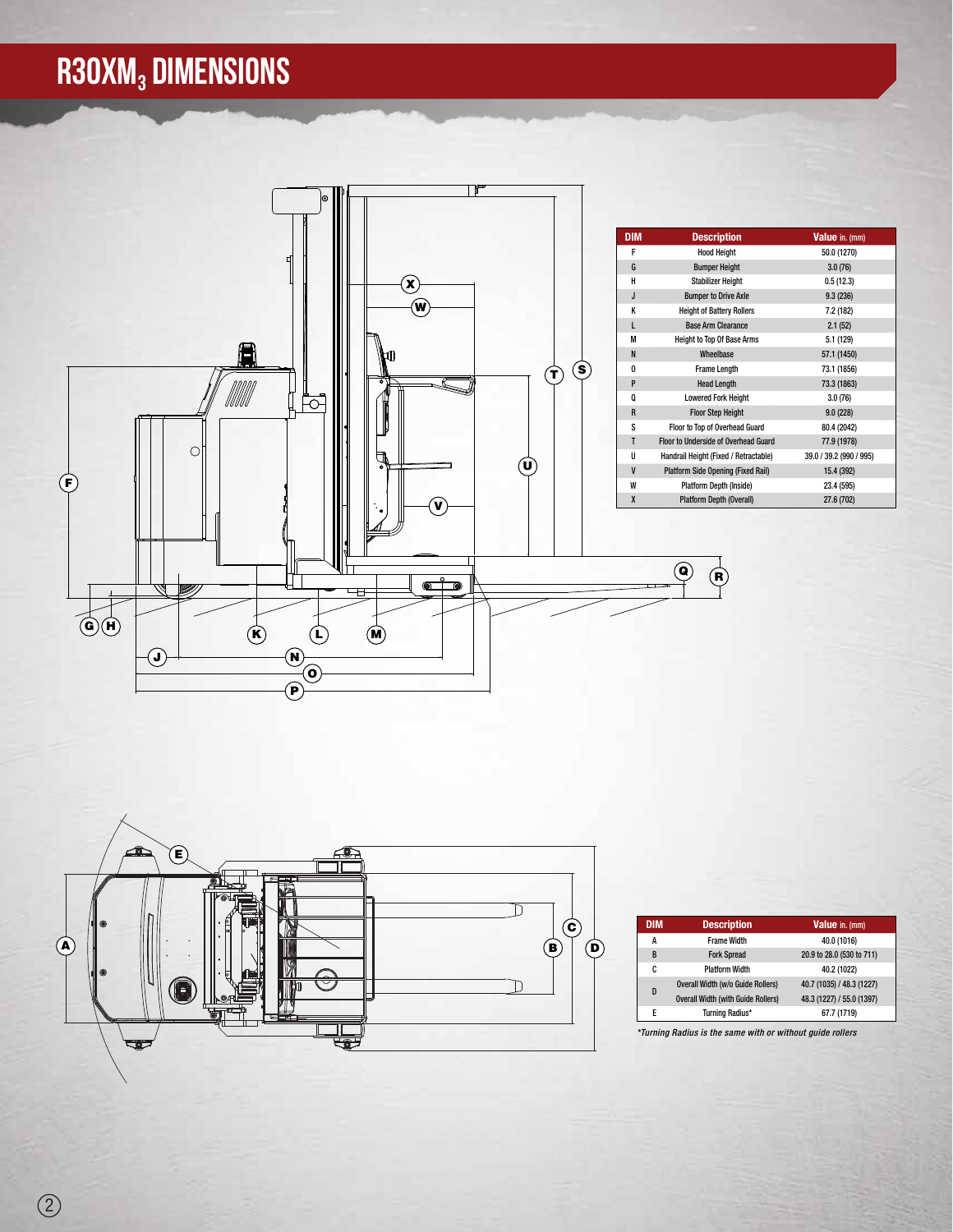## R30XM<sub>3</sub> SPECIFICATIONS

| GENERAL             |                 | <b>Manufacturer</b>                                          |                                     |                      |                                    | <b>HYSTER</b>                      | <b>HYSTER</b>                |
|---------------------|-----------------|--------------------------------------------------------------|-------------------------------------|----------------------|------------------------------------|------------------------------------|------------------------------|
|                     | 2               | <b>Model Designation</b>                                     |                                     |                      |                                    | R30XM <sub>3</sub>                 | R30XM <sub>3</sub>           |
|                     | 3               | <b>Power / Voltage</b>                                       |                                     |                      |                                    | Electric / 24 Volts                | Electric / 36 Volts          |
|                     | 4               | <b>Operation Type</b>                                        |                                     |                      |                                    | Stand-up                           | Stand-up                     |
|                     | 5               | <b>Rated Capacity</b>                                        |                                     |                      | $Ib.$ (kg)                         | 3000 (1361)                        | 3000                         |
|                     | 6               | <b>Load Center</b>                                           |                                     |                      | in. $(mm)$                         | 24 (609)                           | 24 (609)                     |
|                     |                 | Tire Type, front / rear                                      |                                     |                      | load / drive                       | Poly / Poly                        | Poly / Poly                  |
|                     | 8               | Wheels (X=driven)                                            |                                     |                      |                                    | 4/(1X)                             | 4 / (1X)                     |
|                     | 9               | Mast - 3-Stage (TOF)                                         |                                     |                      |                                    | <b>See Mast Chart</b>              | <b>See Mast Chart</b>        |
|                     | 10              | <b>Operator Clearance Height</b>                             |                                     |                      |                                    | 77.9 (1978)                        | 77.9 (1978)                  |
|                     | 11              | <b>Forks, Width / Thickness</b>                              |                                     |                      | $in.$ (mm)                         | 4/1.8(102/46)                      | 4/1.8(102/46)                |
|                     |                 | 12 Fork Spread, Inside to Inside                             |                                     | Minimum / Maximum    | in. $(mm)$                         | 13 / 20 (330 / 508)                | 13 / 20 (330 / 508)          |
|                     | 13              | <b>Fork Spread, Outside to Outside</b><br>Minimum / Maximum  |                                     |                      | $in.$ (mm)                         | 21 / 28 (533 / 710)                | 21 / 28 (533 / 710)          |
|                     | 14              | Top of Fork, Mast Lowered                                    |                                     |                      | in. $(mm)$                         | 3(76)                              | 3(76)                        |
| <b>DIMENSIONS</b>   | 15              | Head Length, length to face of operator deck                 | 3-Stage                             | in. $(mm)$           | 73.3 (1863)                        | 73.3 (1863)                        |                              |
|                     |                 | <b>16</b> Base Width 41" / width across guide rollers        |                                     |                      | in. $(mm)$                         | 40.7 / 48.3 (1035 / 1227)          | 40.7 / 48.3 (1035 / 1227)    |
|                     | 17              | <b>Base Width 48" / width across quide rollers</b>           |                                     |                      | in. $(mm)$                         | 48.3 / 55 (1227 / 1397)            | 48.3 / 55 (1227/1397)        |
|                     | 18              | Height, Standard 3 Stage Mast Lowered                        |                                     |                      | in. $(mm)$                         | 89 (2261)                          | 89 (2261)                    |
|                     | 19              | <b>Operator Platform Size</b>                                |                                     | Width / Depth        | $in.$ (mm)                         | 40 / 27.5 (1016 / 698)             | 40 / 27.5 (1022 / 698)       |
|                     | 20              | Turning Radius, minimum outside                              |                                     |                      | in. $(mm)$                         | 67.7 (1719)                        | 67.7 (1719)                  |
|                     | 21              | <b>Stacking Aisle, Zero Clearance</b>                        | 5.5" 3-Stage Mast                   | in. $(mm)$           | 122.7 (3116)                       | 122.7 (3116)                       |                              |
|                     | 22              | Inersecting Aisle, equal aisles 40" W x 48" L pallet         |                                     | <b>Standard Mast</b> | in. $(mm)$                         | 70.1 (1780)                        | 70.1 (1780)                  |
|                     | 23              | <b>Stability, Comply with ANSI?</b>                          |                                     |                      |                                    | <b>YES</b>                         | <b>YES</b>                   |
| PERFORM.            | 24              | Travel Speed*<br>NL/RL                                       |                                     |                      | mph (km/h)                         | 6.5/6.5(10.5/10.5)                 | 6.5 / 6.5 (10.5 / 10.5)      |
|                     | 25              | <b>Lift Speed</b>                                            |                                     | NL/RL                | ft/min                             | <b>See Performance Chart</b>       | <b>See Performance Chart</b> |
|                     | 26              | <b>Lower Speed</b><br>NL/RL                                  |                                     |                      | ft/min                             | See Performance Chart              | See Performance Chart        |
|                     | 27              | <b>Truck Weight</b>                                          | <b>Without Battery</b>              | NL                   | lb. (kg)                           | 3845 (1744)                        | 3845 (1744)                  |
| ₹                   | 28              | Axle Loading - Drive                                         | Static with Max. Wt. Battery        | NL/RL                | lb. (kg)                           | 3338 / 2321 (1514 / 1053)          | 3338 / 2321 (1514 / 1053)    |
|                     | 29              | <b>Axle Loading - Load Wheels</b>                            | <b>Static with Max. Wt. Battery</b> | NL/RL                | Ib. (kg)                           | 2407 / 6422 (1092 / 2913)          | 2407 / 6422 (1092 / 2913)    |
|                     | 30              | <b>Tire Size, Drive</b>                                      |                                     |                      | in. $(mm)$                         | 12 / 5.5 (305 / 140)               | 12 / 5.5 (305 / 140)         |
| <b>WHEELS/TIRES</b> | 31              | <b>Tire Size, Loadwheel</b>                                  |                                     | $in.$ (mm)           | 5.0 / 3.0 (127 / 76)               | 5.0 / 3.0 (127 / 76)               |                              |
|                     | 32 <sub>1</sub> | Wheelbase                                                    |                                     | in. $(mm)$           | 57.1 (1450)                        | 57.1 (1450)                        |                              |
|                     | 33              | <b>Ground Clearance</b>                                      | No load, lowest point               |                      | in. $(mm)$                         | 0.6(14)                            | 0.6(14)                      |
|                     | 34              | <b>Ground Clearance</b>                                      | No load, center wheelbase           |                      | in. $(mm)$                         | 1.9(47)                            | 1.9(47)                      |
| ELECTRIC            | 35              | <b>Brakes, Method of Control</b><br><b>Service / Parking</b> |                                     |                      |                                    | Foot                               | Foot                         |
|                     | 36              | <b>Brakes, Method of Operation</b><br>Service / Parking      |                                     |                      | Spring Applied / Electric Released | Spring Applied / Electric Released |                              |
|                     | 37              | Battery                                                      | <b>Type</b>                         |                      |                                    | <b>Lead Acid</b>                   | <b>Lead Acid</b>             |
|                     | 38              | Volts                                                        |                                     |                      |                                    | 24                                 | 36                           |
|                     | 39              |                                                              | <b>Minimum Weight</b>               |                      | $Ib.$ (kg)                         | 1600 (726)                         | 1600 (726)                   |
|                     | 40              | <b>Traction Motor Control Method</b>                         |                                     |                      |                                    | <b>AC Transistor</b>               | <b>AC Transistor</b>         |
|                     |                 | <b>Pump Motor Control Method</b>                             |                                     |                      |                                    | <b>Contactor</b>                   | <b>Contactor</b>             |
|                     |                 | 42 Number of Travel Speeds                                   |                                     |                      |                                    | <b>Infinitely Variable</b>         | <b>Infinitely Variable</b>   |

*Right Angle Stack and Equal Intersecting Aisle dimensions provided with a 40" wide x 48" long pallet load, allowing zero clearance. \*Speeds are the same in either direction, with or without rated load. Steer angle <10 degrees.*

CERTIFICATION: These Hyster® lift trucks meet design specifications of Part II ANSI B56.1-1969, as required by OSHA Section 1910.178(a)(2) and also comply with Part III ANSI B56.1-revision in effect at time<br>of manufacture.

| <b>Battery Specifications</b> |                            |                           |                                     |                       |                         |                 |                           |  |  |
|-------------------------------|----------------------------|---------------------------|-------------------------------------|-----------------------|-------------------------|-----------------|---------------------------|--|--|
|                               |                            |                           |                                     |                       |                         |                 | <b>Battery Dimensions</b> |  |  |
| <b>Number</b><br>of Cells     | <b>Cell</b><br><b>Size</b> | <b>Plates</b><br>per Cell | <b>Capacity</b><br><b>6 Hr Rate</b> | <b>"X"</b><br>(Width) | <b>GV33</b><br>(Length) | "Z"<br>(Height) | Weight                    |  |  |
|                               |                            |                           | $ amp\>$ hr (kwh) $ $               | $in.$ (mm)            | in. $(mm)$              | in. $(mm)$      | $Ib.$ (kg)                |  |  |
| 12                            | 125                        | 17                        | 1000 (23.4)                         | 38.1 (969)            | 13.5 (342)              | 30.6 (776)      | 1818 (825)                |  |  |
| 12                            | 140                        | 17                        | 1120 (26.2)                         | 38.1 (969)            | 13.5 (342)              | 30.6 (776)      | 1851 (840)                |  |  |
| 12                            | 155                        | 17                        | 1240 (29.0)                         | 38.1 (969)            | 13.5 (342)              | 30.6 (776)      | 1860 (844)                |  |  |
| 18                            | 125                        | 11                        | 625 (21.9)                          | 38.1 (967)            | 13.3 (339)              | 30.6 (776)      | 1800 (816)                |  |  |
| 18                            | 140                        | 11                        | 700 (24.6)                          | 38.1 (967)            | 13.3 (339)              | 30.6 (776)      | 1849 (839)                |  |  |
| 18                            | 155                        | 11                        | 775 (27.2)                          | 38.1 (967)            | 13.3 (339)              | 30.6 (776)      | 1859 (843)                |  |  |

*Battery Compartment Length is measured from front to rear. Battery Compartment Width is measured across truck.* SB350 Amp "Red" Connector, Cable Poition B, Cable Length 16" (405mm). Maximum Cable Guage 1/0 AWG<br>Battery with lid will NOT fit in battery compartment. Battery Weight Range 1600 - 1900 lbs.<br>Amp Hour Capacity Min / Max -

| Travel Speeds (24V & 36V)     |                                                   |                                                |  |  |
|-------------------------------|---------------------------------------------------|------------------------------------------------|--|--|
| <b>Fork Height</b><br>in (mm) | <b>Steer Angle</b><br>$< 10^{\circ}$<br>mph (kph) | <b>Steer Angle</b><br>$>10^\circ$<br>mph (kph) |  |  |
| 0(0)                          | 6.5(10.5)                                         | 6.5(10.5)                                      |  |  |
| 24 (610)                      | 6.5(10.5)                                         | 3.0(4.8)                                       |  |  |
| 60 (1524)                     | 6.0(9.7)                                          | 2.6(4.2)                                       |  |  |
| 116 (2946)                    | 4.2(6.7)                                          | 2.0(3.2)                                       |  |  |
| 150 (3810)                    | 3.0(4.9)                                          | 1.6(2.6)                                       |  |  |
| 195 (4953)                    | 1.6(2.6)                                          | 1.2(1.9)                                       |  |  |
| 212 (5385)                    | 1.0(1.6)                                          | 1.0(1.6)                                       |  |  |
| >212(5385)                    | No Travel*                                        | No Travel*                                     |  |  |

*Note: Speed limits are for trucks at operating temperature with fully charged battery. Speeds are the same in either direction, with or without rated load.*

*For lift heights between 24.0" (610 mm) and 212.0" (5385 mm), traction speed is reduced when steering angle exceeds 10°.*

*\* Travel above 212.0" (5385 mm) fork height requires a High level traction option. Capacity reduction required.*

*Contact your local dealer for additional information.*